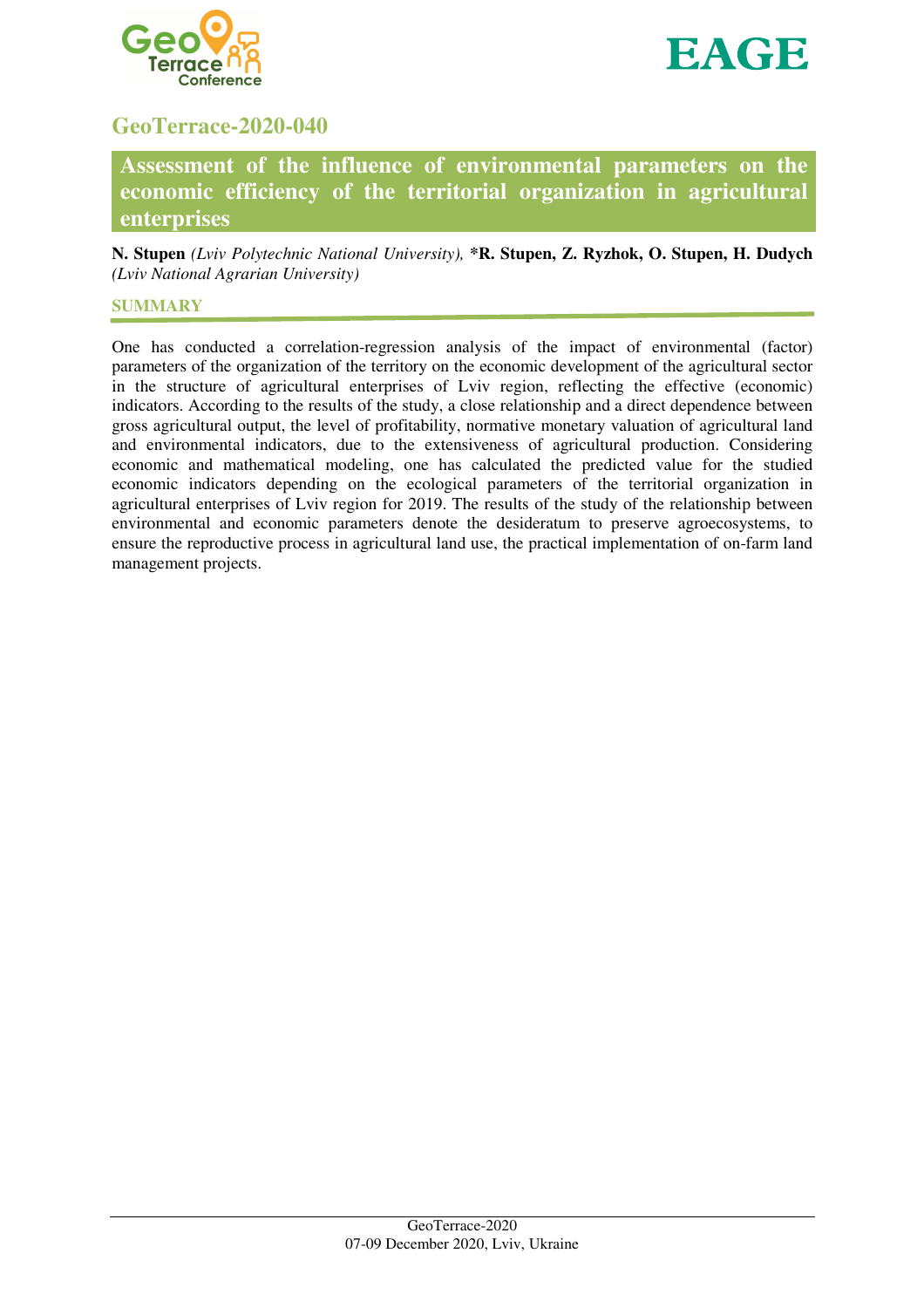



## **Introduction**

The results of agricultural activity depend on plenty of factors, the main of which are environmental, which characterize the state of agroecosystems and agro-technological conditions of production. The diversity of these parameters, which has a consequential impact on the economic efficiency of agriculture, indicates the cause and effect connections under the mutual impact of agricultural production on the environment (Kriukova and Nitsenko, 2016, p. 8). N. Herasymchuk (2010), M. Stupen (2019), Yu. Shkurchenko (2016) researched rational and efficient territorial organization for sustainable preservation of agro-resource potential of lands and an increase of their productivity. However, the choice of criteria that characterize the current model of ecological and economic development of land use and the balance of natural and anthropogenic factors is one of the most difficult issues in the organization of agricultural land in the structure of the agro-landscape.

## **Methods of investigation**

The economic and statistical method for data processing during ecological and economic analysis of the current state of the organization of the territory and correlation-regression analysis to assess the impact and determine mathematical dependences to change the efficiency of agricultural production depending on the parameters of agro-landscape organization. In order to express this connection mathematically on the basis of statistical data due to the results of agricultural production of enterprises in Lviv region (2019), one has calculated the value of the function (y), which describes the linear equation:  $y = ax + b$ , (1) where  $y -$  indicators of economic efficiency of agricultural enterprises;  $x - ecological parameters of the territorial organization: a, b - constants.$ 

## **Initial and geological data**

Considering the arrangement of the territory, it is quite arduous to determine precisely what and to what extent it is obligatory to apply environmental measures to amend the overall ecological condition of the territories and ascertain the stability, sustainability of the land. The available indicators for determining the ecological condition of the territories do not give a complete understanding of the implementation of these measures but assess in general one or another ecological criterion. In this regard, choosing the indispensable measure, one uses indicators that characterize the potential productivity of agricultural agro- landscapes, taking into account the natural conditions and anthropogenic capabilities of the territory (Stupen R. et al., 2019). One has proposed to apply the following environmental parameters in Table 1, which include integrated indicators that most fully reflect the impact of spatial parameters on the territorial organization concerning the economic efficiency of agricultural enterprises in order to achieve objectivity and the analysis procedure facilitation.

| District           | Coefficient of<br>ecological<br>stability of the<br>territory | Agricultural reclamation<br>of the territory, $%$ | Plowing of the<br>territory, % | The share of<br>eroded lands,<br>$\%$ |
|--------------------|---------------------------------------------------------------|---------------------------------------------------|--------------------------------|---------------------------------------|
| <b>Brody</b>       | 0.55                                                          | 58.9                                              | 37.3                           | 22.9                                  |
| <b>Busk</b>        | 0.49                                                          | 68.1                                              | 43.2                           | 11.9                                  |
| Horodok            | 0.40                                                          | 77.5                                              | 51.8                           | 20.5                                  |
| Drohobych          | 0.60                                                          | 53.4                                              | 31.3                           | 19.4                                  |
| Zhydachiv          | 0.44                                                          | 69.8                                              | 45.6                           | 19.3                                  |
| Zhovkva            | 0.48                                                          | 66.9                                              | 44.7                           | 19.4                                  |
| Zolochiv           | 0.48                                                          | 68.6                                              | 43.1                           | 14.7                                  |
| Kamianka-<br>Buzka | 0.45                                                          | 70.0                                              | 47.2                           | 9.8                                   |
| Mykolaiiv          | 0.53                                                          | 60.0                                              | 33.9                           | 15.6                                  |
| Mostyska           | 0.41                                                          | 73.7                                              | 54.1                           | 36.3                                  |
| Peremyshliany      | 0.53                                                          | 63.7                                              | 41.9                           | 43.0                                  |

*Table 1 Ecological parameters of the territorial organization of agricultural enterprises in Lviv region, 2019*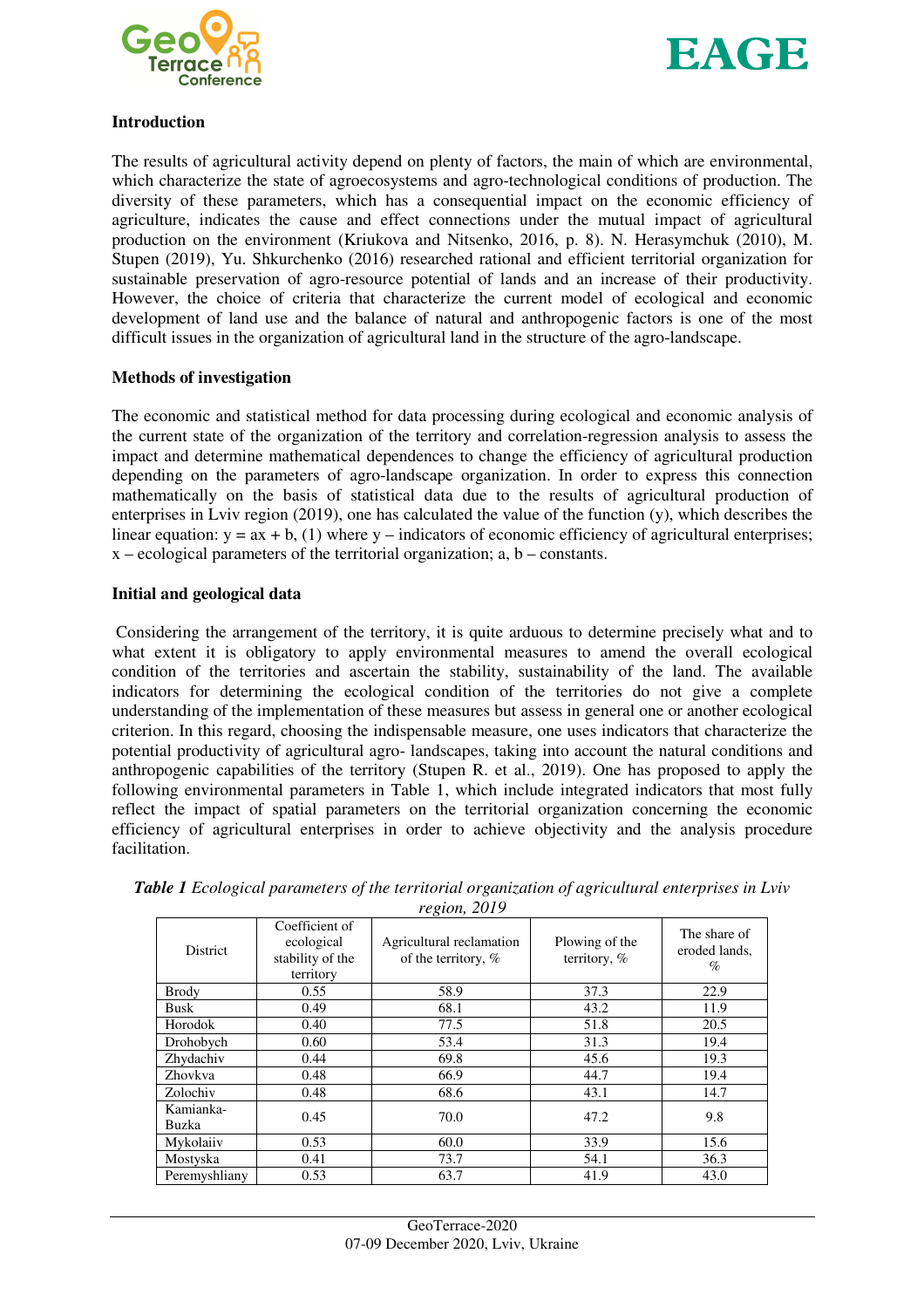



| Pustomyty     | 0.40 | 73.0 | 51.6 | 22.9 |
|---------------|------|------|------|------|
| Radekhiv      | 0.49 | 66.0 | 44.6 | 25.8 |
| Sambir        | 0.41 | 78.6 | 48.8 | 17.6 |
| Skole         | 0.84 | 24.8 | 8.8  | 16.8 |
| Sokal         | 0.49 | 68.6 | 41.6 | 25.3 |
| Staryi Sambir | 0.63 | 47.1 | 31.3 | 32.7 |
| Stryi         | 0.51 | 57.8 | 39.9 | 5.9  |
| Turka         | 0.74 | 37.5 | 18.3 | 24.0 |
| Yavoriv       | 0.60 | 43.8 | 23.6 | 16.0 |

Gross agricultural output, profit (loss) from sales of agricultural products in agricultural enterprises per 1 hectare of agricultural lands, the level of profitability from the sale of agricultural products, the normative monetary valuation of agricultural lands (Table 2) are indicators that reflect the result depending on the environmental parameters of the territorial organization (Table 1) and characterize the efficiency of agricultural enterprises in Lviv region.

*Table 2 Economic parameters of the territorial organization of agricultural enterprises in Lviv region, 2019* 

| District       | Gross agricultural | Profit            | The level of profitability,<br>$\%$ | The normative monetary           |
|----------------|--------------------|-------------------|-------------------------------------|----------------------------------|
|                | output, thousand   | $(\text{loss})$ , |                                     | valuation of agricultural lands, |
|                | <b>UAH</b>         | UAH/ha            |                                     | <b>UAH</b>                       |
| <b>Brody</b>   | 187116             | 1236.0            | 31.3                                | 17621                            |
| Busk           | 206945             | 355.4             | 20.0                                | 17966                            |
| Horodok        | 111654             | 85.6              | 9.1                                 | 11180                            |
| Drohobych      | 144736             | 93.0              | 17.3                                | 6038                             |
| Zhydachiv      | 231239             | 350.1             | 4.9                                 | 14278                            |
| Zhovkva        | 119536             | 56.8              | 6.3                                 | 13065                            |
| Zolochiv       | 288049             | 339.0             | 17.3                                | 19362                            |
| Kamianka-Buzka | 234174             | 1763.6            | 12.5                                | 14662                            |
| Mykolaiiv      | 158539             | 205.4             | 11.1                                | 9290                             |
| Mostyska       | 92111              | 423.0             | 18.1                                | 12969                            |
| Peremyshliany  | 75397              | 394.4             | 17.3                                | 10225                            |
| Pustomyty      | 191230             | 1155.1            | 36.7                                | 16825                            |
| Radekhiv       | 198669             | 3856.9            | 30.5                                | 16120                            |
| Sambir         | 236821             | 0.1               | 1.4                                 | 11669                            |
| Skole          | 105                | 11.1              | 1.0                                 | 3736                             |
| Sokal          | 336045             | 478.4             | 19.7                                | 18153                            |
| Staryi Sambir  | 32807              | 12.6              | 16.0                                | 5496                             |
| Stryi          | 385272             | 5063.6            | 47.0                                | 8504                             |
| Turka          | 4873               | 23.0              | 1.0                                 | 3281                             |
| Yavoriv        | 52591              | 27.5              | 3.9                                 | 6355                             |

#### **Results of investigations**

Concerning the analysis of the interaction of environmental parameters on the efficiency of agricultural activities in the program STATISTICА, one has determined the relationship between them using correlation-regression analysis, which allows identifying the interdependence between factor (environmental) and performance (economic) indicators (Figures 1, 2, 3, 4).



*Figure 1 Correlation between environmental parameters of the territorial organization and gross output in agricultural enterprises of Lviv region, 2019* 



*Figure 2 Correlation between environmental parameters of the territorial organization and profit (loss) in agricultural enterprises of Lviv region, 2019*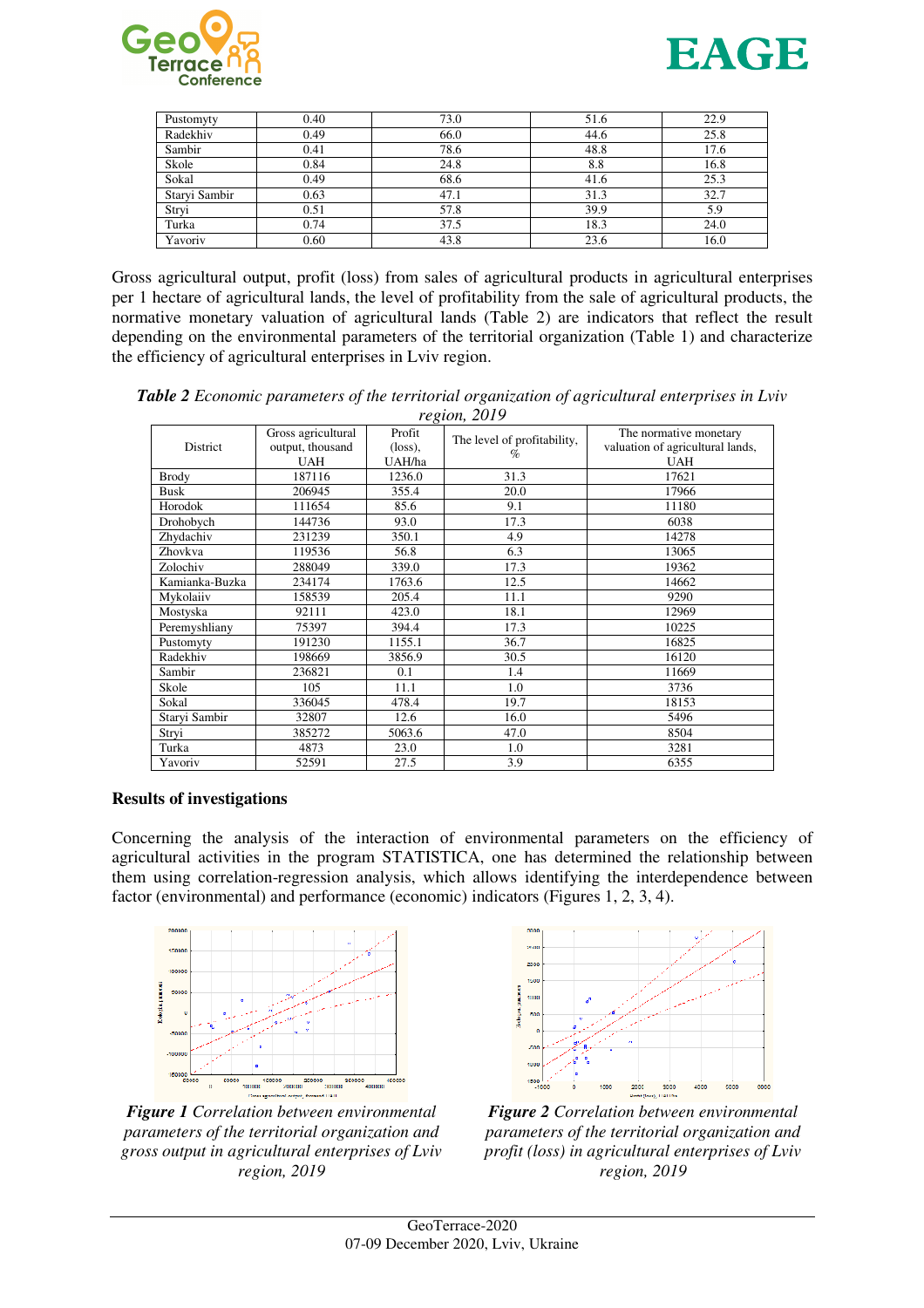



*Figure 3 Correlation between environmental parameters of the territorial organization and the level of profitability in agricultural enterprises of Lviv region, 2019* 



*Figure 4 Correlation between environmental parameters of the territory organization and normative monetary valuation of lands in agricultural enterprises of Lviv region, 2019* 

The ranking of correlation coefficients according to the results of the analysis (Figures 1, 2, 3 and 4) shows that the closest connection with the environmental parameters of the territorial organization is reflected in the indicators of normative monetary valuation of agricultural land in the amount of 0.76, gross agricultural output  $-0.62$  and the level of profitability  $-0.60$ . There is no connection between the relevant indicators and profit (loss) in agricultural enterprises of Lviv region in 2019 at the level of 0.29. High rates of development of means of labor and technologies in agriculture, together with the growth of anthropogenic pressure on the environment, make it difficult to identify an objective correlation between the coefficient of ecological stability of the territory and certain economic indicators (Stupen and Ryzhok, 2018, p. 355). Therefore, considering the correlation-regression analysis in the program STATISTICА in Figures 5, 6, 7 and 8, one has presented the linear trends of the relationship between the studied factor (environmental) and performance (economic) indicators, reflecting their predictive value at the value of the correlation coefficient at level 1.



*Figure 5 Predicted value of gross output depending on the environmental parameters of the territorial organization in agricultural enterprises of Lviv region, 2019* 



*Figure 6 Predicted value of profit (loss) depending on the environmental parameters of the territorial organization in agricultural enterprises of Lviv region, 2019* 



*Figure 7 Predicted value of the level of profitability depending on the ecological parameters of the territorial organization in agricultural enterprises of Lviv region, 2019* 



*Figure 8 Predicted value of the normative monetary valuation of lands depending on the ecological parameters of the territorial organization in agricultural enterprises of Lviv region, 2019* 

According to the data of economic and mathematical modeling in Figures 5, 6, 7 and 8 the predicted value will be for: 1) gross output:  $V = 8063.5 + 0.2297x(2)$ ; 2) profit (loss):  $V = 11507.0 + 0.41788x$ (3); 3) the level of profitability:  $Y = 106.202 + 0.36709x$  (4); 4) the normative monetary valuation of lands:  $Y = 4973.9 + 0.57990x(5)$ .